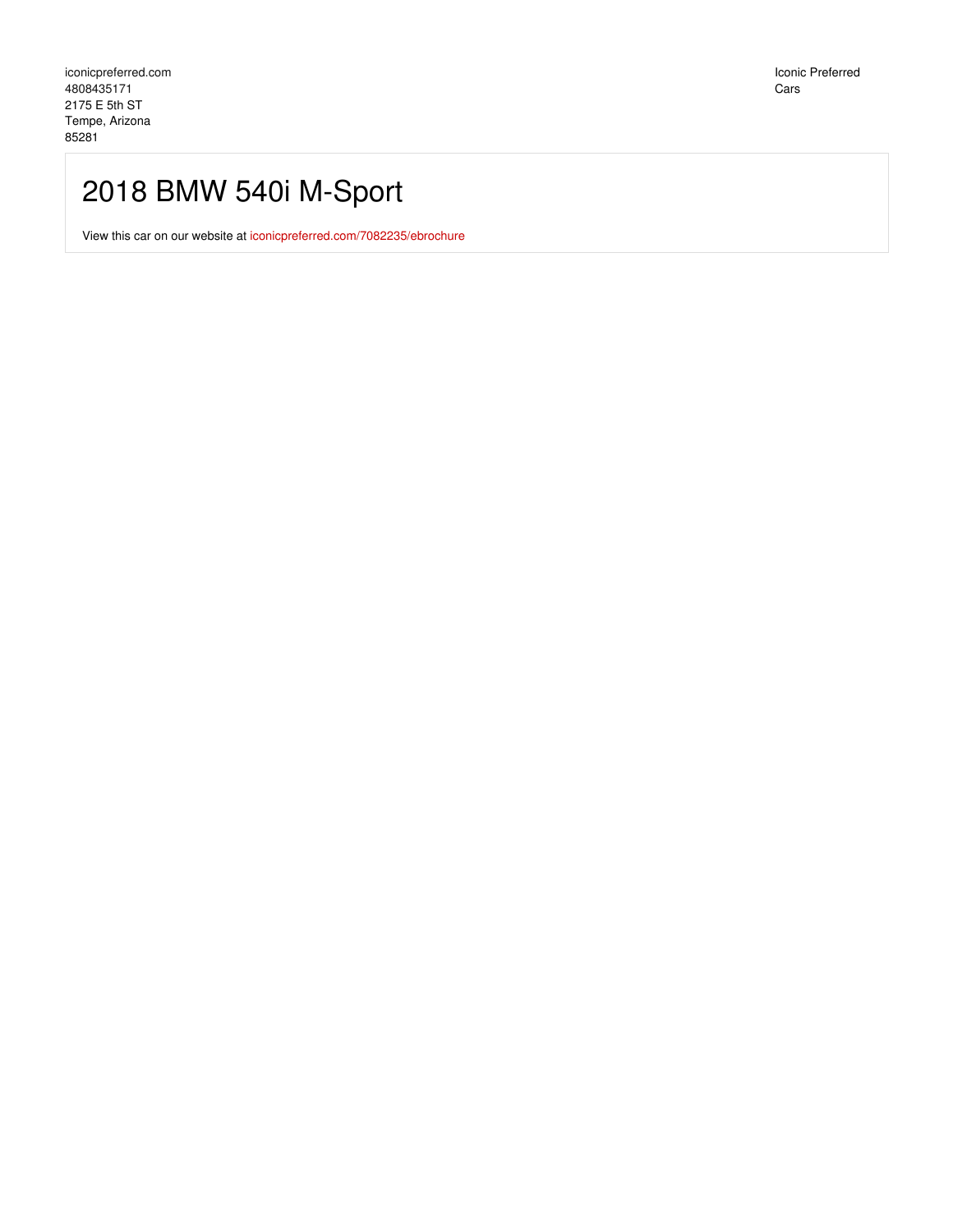



# Our Price **\$36,919**

## **Specifications:**

| Year:            | 2018                           |
|------------------|--------------------------------|
| VIN:             | <b>WBAJE5C50JWA92719</b>       |
| Make:            | <b>BMW</b>                     |
| Stock:           | A92719                         |
| Model/Trim:      | 540i M-Sport                   |
| Condition:       | Pre-Owned                      |
| Body:            | Sedan                          |
| <b>Exterior:</b> | <b>Black Sapphire Metallic</b> |
| Engine:          | Engine: 3.0L 6 Cylinder Turbo  |
| Interior:        | <b>Black Leather</b>           |
| Mileage:         | 32,432                         |
| Drivetrain:      | <b>Rear Wheel Drive</b>        |
| Economy:         | City 21 / Highway 30           |

PLEASE CALL OR TEXT 480-843-5171 FOR APPOINTMENT. INCLUDES AN ARMOR SHEILD 50/50 GUARANTEE. THIS 2018 BMW 540I M-SPORT SEDAN HAS A CERTIFIED CLEAN VEHICLE HISTORY REPORT AND HAS BEEN FULLY INSPECTED & RECONDITIONED FOR YOUR CONVENIENCE. WE MAKE THE EFFORT TO INSURE ALL OUR INVENTORY LOOK FLAWLESS, SO WHEN YOU WALK IN TO OUR SHOWROOM YOU WILL BE LOOKING AT THE MOST BEAUTIFUL CAR IN THE MARKET. THIS CAR HAS HAD A CONCOURSE DETAIL, PAINT RESTORATION, DING / DENT REMOVAL AND LEATHER RECONDITIONING. WE SPEND THE TIME AND MONEY TO INCREASE AND HELP PRESERVE THE VALUE OF YOUR NEXT VEHICLE. THIS TOP OF THE LINE 5 SERIES HAS THE M-SPORT PACKAGE OPTION THAT FEATURES, 19" "M" STYLE ALLOY WHEELS, M-SPORT TUNED SUSPENTION AND "M" BODY STYLING. THIS LUXURIOS SEDAN IS LOADED UP WITH LEATHER INTERIOR, POWER SLIDING GLASS MOON ROOF, GPS NAVIGATION, BLUETOOTH CONECTIVITY, DRIVER ASSISTANCE PACKAGE, HEATED AND COOLED SEATS, MULTI ZONE CLIMATE CONTROL AND A HARMON / KARDON AUDIO SYSTEM THAT ROCKS. THIS TWIN TURBO CHARGED BMW HAS EXCELLENT FUEL EFFICIENCY AND IS AMAZING TO DRIVE. COME DOWN TO OUR ALL INDOOR AND CLIMATE CONTROLLED SHOWROOM TODAY LOCATED IN SUNNY TEMPE, ARIZONA AND SEE FOR YOURSELF. PLEASE CALL OR TEXT (480)843-5171 FOR APPOINTMENT. THIS LOW ADVERTISED PRICE IS AN INTERNET CASH SPECIAL, CUSTOM TAILORED FINANCING IS AVAILABLE. WE OFFER KELLY BLUE BOOK FAIR TRADE-IN VALUE ON MOST TRADES, HONEST AND FRIENDLY STAFF, 3 MONTH 3,000 MILE GUARANTEE AND DISCOUNTED PARTS & SERVICE FOR ALL CUSTOMERS. ARE YOU TIRED OF LOOKING AT CARS OTHER DEALERS ADVERTISE AS PERFECT CONDITION AND COME TO FIND OUT THEY ARE NOT WHAT YOU EXPECTED? YOU NEED TO SEE THE INVENTORY AT ICONIC PREFERRED CARS. WE TAKE PRIDE IN STOCKING THE CLEANEST CARS AT COMPETITIVE PRICES. ICONIC PREFERRED CARS SERVING AZ FOR OVER 25 YEARS. "IF I WOULDN'T PARK IT IN MY OWN GARAGE, YOU BET YOU WON'T FIND IT AT MY DEALERSHIP". WWW.ICONICPREFERRED.COM, \*WHITE GLOVE DELIVERY IS SUBJECT TO A \$199.00 OR MORE FEE DEPENDENT ON DELIVERY DISTANCE.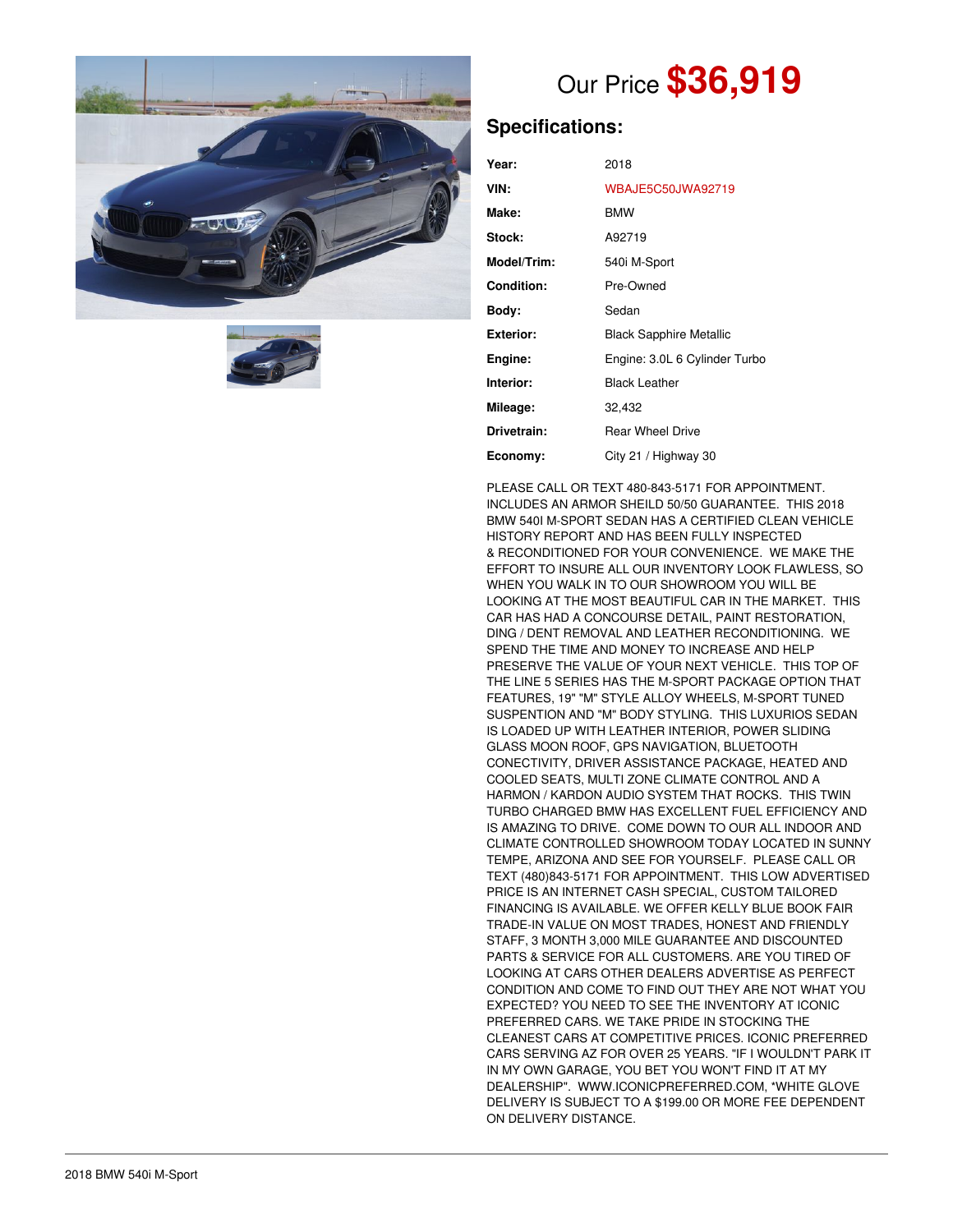Iconic Preferred Cars - 4808435171 - View this car on our website a[ticonicpreferred.com/7082235/ebrochure](https://iconicpreferred.com/vehicle/7082235/2018-bmw-540i-m-sport-tempe-arizona-85281/7082235/ebrochure)



2018 BMW 540i M-Sport

Iconic Preferred Cars - 4808435171 - View this car on our website a[ticonicpreferred.com/7082235/ebrochure](https://iconicpreferred.com/vehicle/7082235/2018-bmw-540i-m-sport-tempe-arizona-85281/7082235/ebrochure)

### **Installed Options**

#### **Interior**

- 2 Seatback Storage Pockets
- 4-Way Power Driver Seat -inc: Power Cushion Extension and Seatback Side Bolster Support
- 4-Way Power Passenger Seat -inc: Power Seatback Side Bolster Support and Cushion Extension
- 40-20-40 Folding Bench Front Facing Fold Forward Seatback Rear Seat
- 5 12V DC Power Outlets- Air Filtration- BMW Online Selective Service Internet Access
- Cargo Area Concealed Storage- Cargo Space Lights
- Carpet Floor Trim and Carpet Trunk Lid/Rear Cargo Door Trim
- Cruise Control w/Steering Wheel Controls
- Dakota Leather Upholstery -inc: contrast stitching and piping
- Day-Night Auto-Dimming Rearview Mirror- Delayed Accessory Power
- Digital/Analog Appearance
- Driver And Passenger Visor Vanity Mirrors w/Driver And Passenger Illumination
- Driver Foot Rest- Dual Zone Front Automatic Air Conditioning- Engine Immobilizer
- Enhanced USB & Bluetooth
- FOB Controls -inc: Cargo Access, Windows and Sunroof/Convertible Roof
- Illuminated Locking Glove Box
- Instrument Panel Covered Bin, Driver / Passenger And Rear Door Bins
- Interior Lock Disable- Interior Trim -inc: Metal-Look Interior Accents
- Leather/Metal-Look Gear Shifter Material Leatherette Door Trim Insert- Lumbar Support
- Manual Adjustable Front Head Restraints and Manual Adjustable Rear Head Restraints
- Memory Settings -inc: Door Mirrors and Steering Wheel- Navigation System
- Outside Temp Gauge- Perimeter Alarm
- Power 1st Row Windows w/Front And Rear 1-Touch Up/Down
- Power Door Locks w/Autolock Feature- Power Front Seats
- Power Fuel Flap Locking Type- Power Rear Windows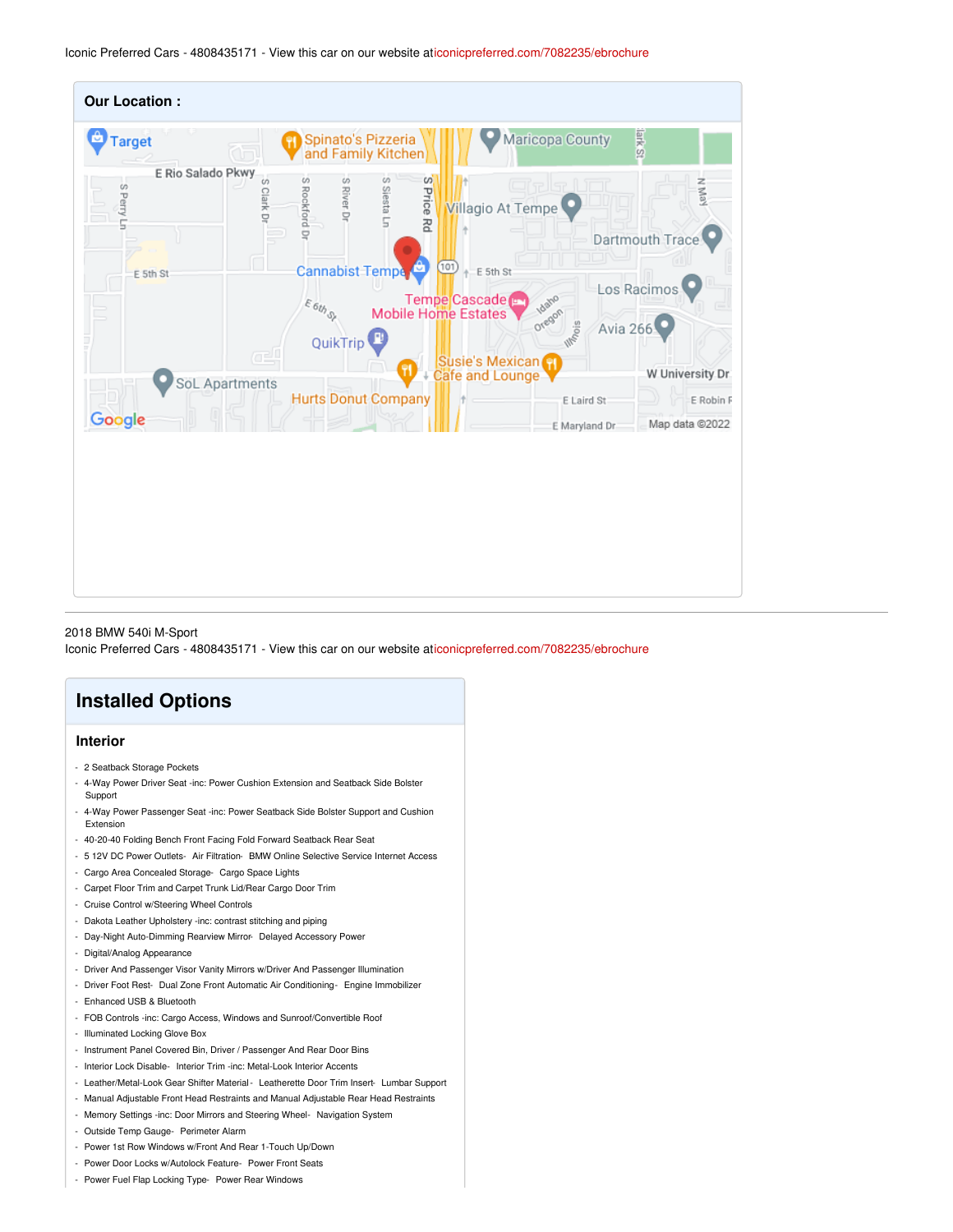- Power Tilt/Telescoping Steering Column- Proximity Key For Push Button Start Only
- Rear Cupholder
- Remote Keyless Entry w/Integrated Key Transmitter, 4 Door Curb/Courtesy, Illuminated **Entry and Panic Buttor**
- Remote Releases -Inc: Power Cargo Access- Smart Device Integration
- Sport Leather Steering Wheel w/Auto Tilt-Away- Sport Seats- Systems Monitor
- Tracker System- Trip Computer- Valet Function- Fade-To-Off Interior Lighting
- Front And Rear Map Lights- Front Center Armrest and Rear Center Armrest w/Storage
- Front Cupholder- Full Carpet Floor Covering -inc: Carpet Front And Rear Floor Mats
- Full Cloth Headliner- Full Floor Console w/Covered Storage and 5 12V DC Power Outlets
- Garage Door Transmitter
- Gauges -inc: Speedometer, Odometer, Engine Coolant Temp, Tachometer, Trip Odometer and Trip Computer
- HVAC -inc: Underseat Ducts, Residual Heat Recirculation and Console Ducts

#### **Exterior**

- Perimeter/Approach Lights
- Speed Sensitive Rain Detecting Variable Intermittent Wipers w/Heated Jets
- Tires: 245/45R18 AS Run-Flat- Trunk Rear Cargo Access
- Wheels w/Machined w/Painted Accents Accents
- Wheels: 18" x 8" Double-Spoke (Style 634) Metal-Look Side Windows Trim
- Light Tinted Glass- LED Brakelights- Galvanized Steel/Aluminum Panels
- Front Fog Lamps- Fixed Rear Window w/Defroster
- Express Open/Close Sliding And Tilting Glass 1st Row Sunroof w/Power Sunshade
- Clearcoat Paint- Body-Colored Rear Bumper
- Body-Colored Power Heated Side Mirrors w/Driver Auto Dimming, Power Folding and Turn Signal Indicator
- Body-Colored Front Bumper- Body-Colored Door Handles
- Black Grille w/Chrome Surround
- Auto On/Off Projector Beam Led Low/High Beam Auto-Leveling Directionally Adaptive Daytime Running Lights Preference Setting Headlamps w/Delay-Off

#### **Safety**

- 2 Seatback Storage Pockets
- 4-Way Power Driver Seat -inc: Power Cushion Extension and Seatback Side Bolster Support
- 4-Way Power Passenger Seat -inc: Power Seatback Side Bolster Support and Cushion Extension
- 40-20-40 Folding Bench Front Facing Fold Forward Seatback Rear Seat
- 5 12V DC Power Outlets- Air Filtration- BMW Online Selective Service Internet Access
- Cargo Area Concealed Storage- Cargo Space Lights
- Carpet Floor Trim and Carpet Trunk Lid/Rear Cargo Door Trim
- Cruise Control w/Steering Wheel Controls
- Dakota Leather Upholstery -inc: contrast stitching and piping
- Day-Night Auto-Dimming Rearview Mirror- Delayed Accessory Power
- Digital/Analog Appearance
- Driver And Passenger Visor Vanity Mirrors w/Driver And Passenger Illumination
- Driver Foot Rest- Dual Zone Front Automatic Air Conditioning Engine Immobilizer
- Enhanced USB & Bluetooth
- FOB Controls -inc: Cargo Access, Windows and Sunroof/Convertible Roof
- Illuminated Locking Glove Box
- Instrument Panel Covered Bin, Driver / Passenger And Rear Door Bins
- Interior Lock Disable- Interior Trim -inc: Metal-Look Interior Accents
- Leather/Metal-Look Gear Shifter Material Leatherette Door Trim Insert- Lumbar Support
- Manual Adjustable Front Head Restraints and Manual Adjustable Rear Head Restraints
- Memory Settings -inc: Door Mirrors and Steering Wheel- Navigation System
- Outside Temp Gauge- Perimeter Alarm
- Power 1st Row Windows w/Front And Rear 1-Touch Up/Down
- Power Door Locks w/Autolock Feature- Power Front Seats
- Power Fuel Flap Locking Type- Power Rear Windows
- Power Tilt/Telescoping Steering Column- Proximity Key For Push Button Start Only
- Rear Cupholder
- Remote Keyless Entry w/Integrated Key Transmitter, 4 Door Curb/Courtesy, Illuminated Entry and Panic Button
- Remote Releases -Inc: Power Cargo Access- Smart Device Integration
- Sport Leather Steering Wheel w/Auto Tilt-Away- Sport Seats- Systems Monitor
- Tracker System- Trip Computer- Valet Function- Fade-To-Off Interior Lighting
- Front And Rear Map Lights- Front Center Armrest and Rear Center Armrest w/Storage
- Front Cupholder- Full Carpet Floor Covering -inc: Carpet Front And Rear Floor Mats
- Full Cloth Headliner- Full Floor Console w/Covered Storage and 5 12V DC Power Outlets

- Gauges -inc: Speedometer, Odometer, Engine Coolant Temp, Tachometer, Trip Odometer

- Garage Door Transmitter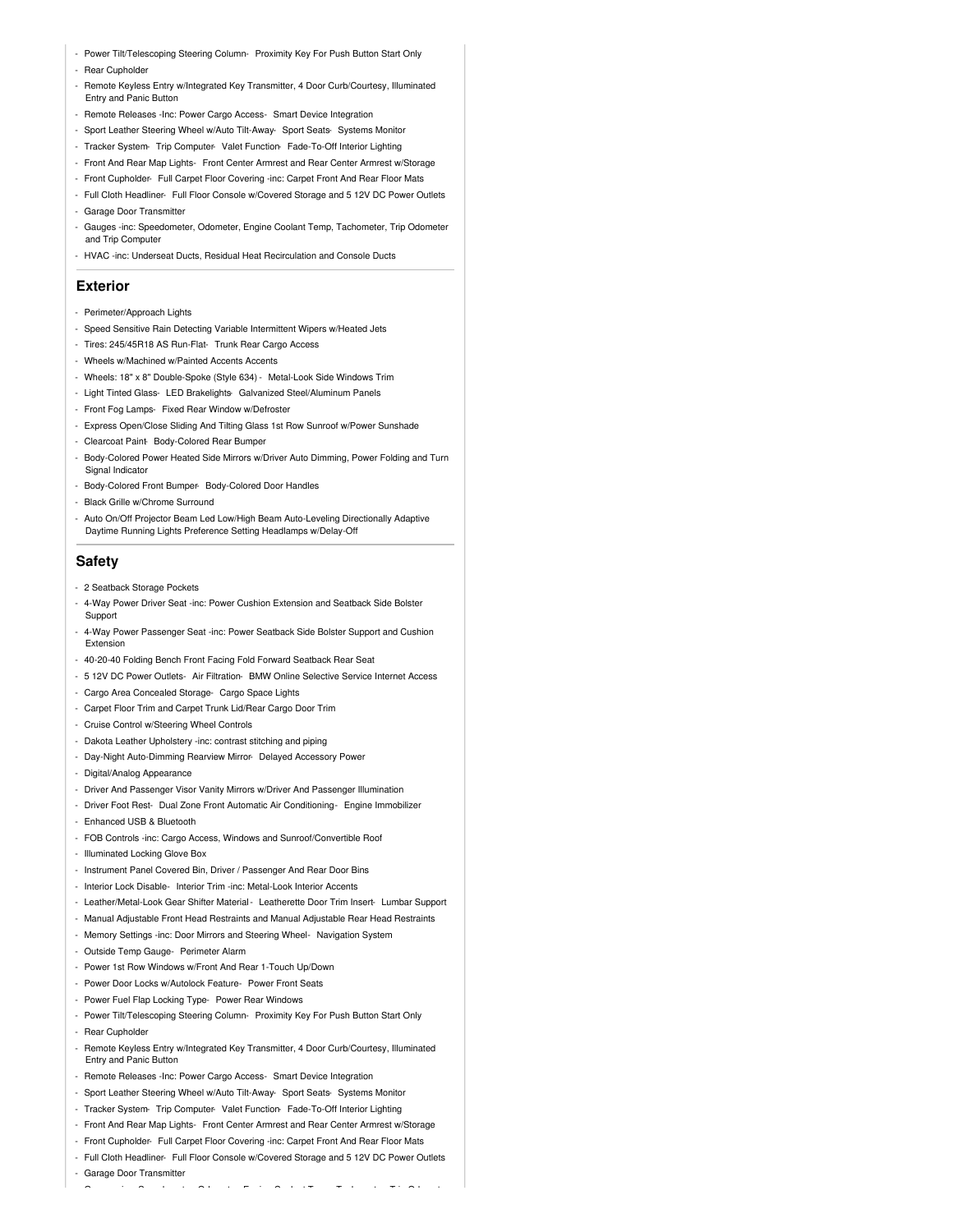- Gauges -inc: Speedometer, Odometer, Engine Coolant Temp, Tachometer, Trip Odometer and Trip Computer
- HVAC -inc: Underseat Ducts, Residual Heat Recirculation and Console Ducts

#### **Mechanical**

- 18 Gal. Fuel Tank- 2.93 Axle Ratio
- 4-Wheel Disc Brakes w/4-Wheel ABS, Front And Rear Vented Discs, Brake Assist, Hill Hold Control and Electric Parking Brake
- 90-Amp/Hr Maintenance-Free Battery- Double Wishbone Front Suspension w/Coil Springs
- Electric Power-Assist Speed-Sensing Steering- Engine Auto Stop-Start Feature
- Engine Oil Cooler- Engine: 3.0L 6 Cylinder Turbo- Front And Rear Anti-Roll Bars
- Gas-Pressurized Shock Absorbers- Multi-Link Rear Suspension w/Coil Springs
- Quasi-Dual Stainless Steel Exhaust w/Chrome Tailpipe Finisher- Rear-Wheel Drive
- Regenerative Alternator
- Transmission w/Driver Selectable Mode and STEPTRONIC Sequential Shift Control w/Steering Wheel Controls
- Transmission: Sport Automatic

| <b>Option Packages</b>                                                                                                                                                                                                                                                                                                                           |         |
|--------------------------------------------------------------------------------------------------------------------------------------------------------------------------------------------------------------------------------------------------------------------------------------------------------------------------------------------------|---------|
| <b>Factory Installed</b><br><b>Packages</b>                                                                                                                                                                                                                                                                                                      |         |
| APPLE CARPLAY COMPATIBILITY                                                                                                                                                                                                                                                                                                                      | \$300   |
| DRIVING ASSISTANCE PACKAGE<br>-inc: Lane Departure Warning,<br>Active Blind Spot Detection,<br>Head-Up Display, Active<br>Driving Assistant, blind spot<br>detection, daytime pedestrian<br>protection, frontal collision<br>warning w/city collision<br>mitigation, lane departure<br>warning, speed limit info and<br>cross-traffic alert rear | \$1,700 |
| DYNAMIC HANDLING PACKAGE<br>-inc: Dynamic Damper Control<br>(ZX6), Adaptive Drive, Active<br><b>Roll Stabilization</b>                                                                                                                                                                                                                           | \$3,500 |
| FRONT & REAR HEATED SEATS                                                                                                                                                                                                                                                                                                                        | \$350   |
| HARMAN/KARDON SURROUND SOUND<br><b>SYSTEM</b>                                                                                                                                                                                                                                                                                                    | \$875   |
| <b>HEAD-UP DISPLAY</b><br>\$1,100                                                                                                                                                                                                                                                                                                                |         |
| <b>HEATED FRONT SEATS</b><br>\$500                                                                                                                                                                                                                                                                                                               |         |
| <b>LIGHTING PACKAGE</b><br>nc: Icon Adaptive Full LED<br>Headlights, Automatic High<br>Beams                                                                                                                                                                                                                                                     | \$1,050 |
| <b>M SPORT BRAKES</b><br>\$650                                                                                                                                                                                                                                                                                                                   |         |
| M SPORT PACKAGE<br>-inc: Aluminum Rhombicle Interior<br>Trim, Heated Front Seats,<br>Wheels: 19" x 8" Fr & 19" x 9"                                                                                                                                                                                                                              | \$4,500 |